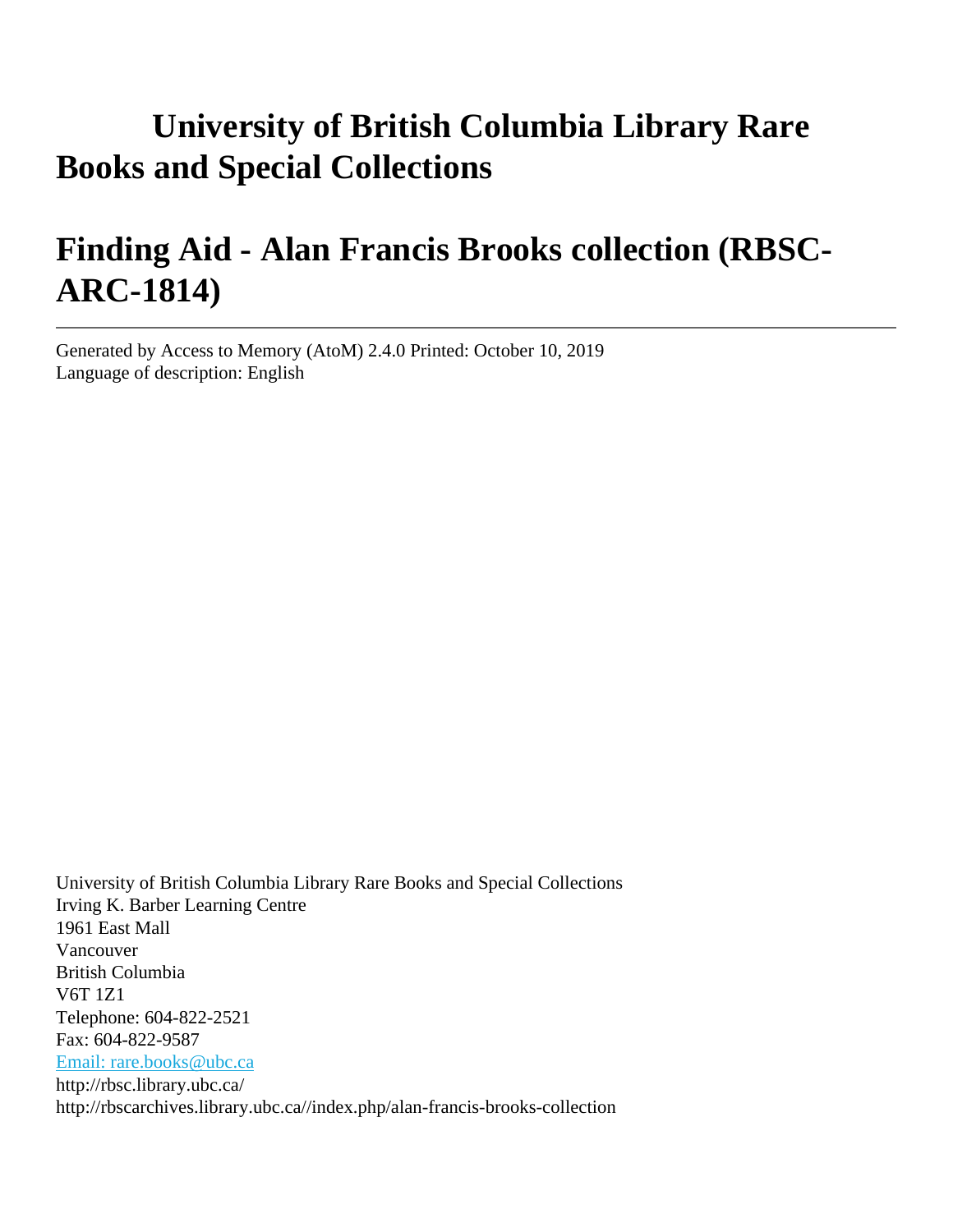## **Table of contents**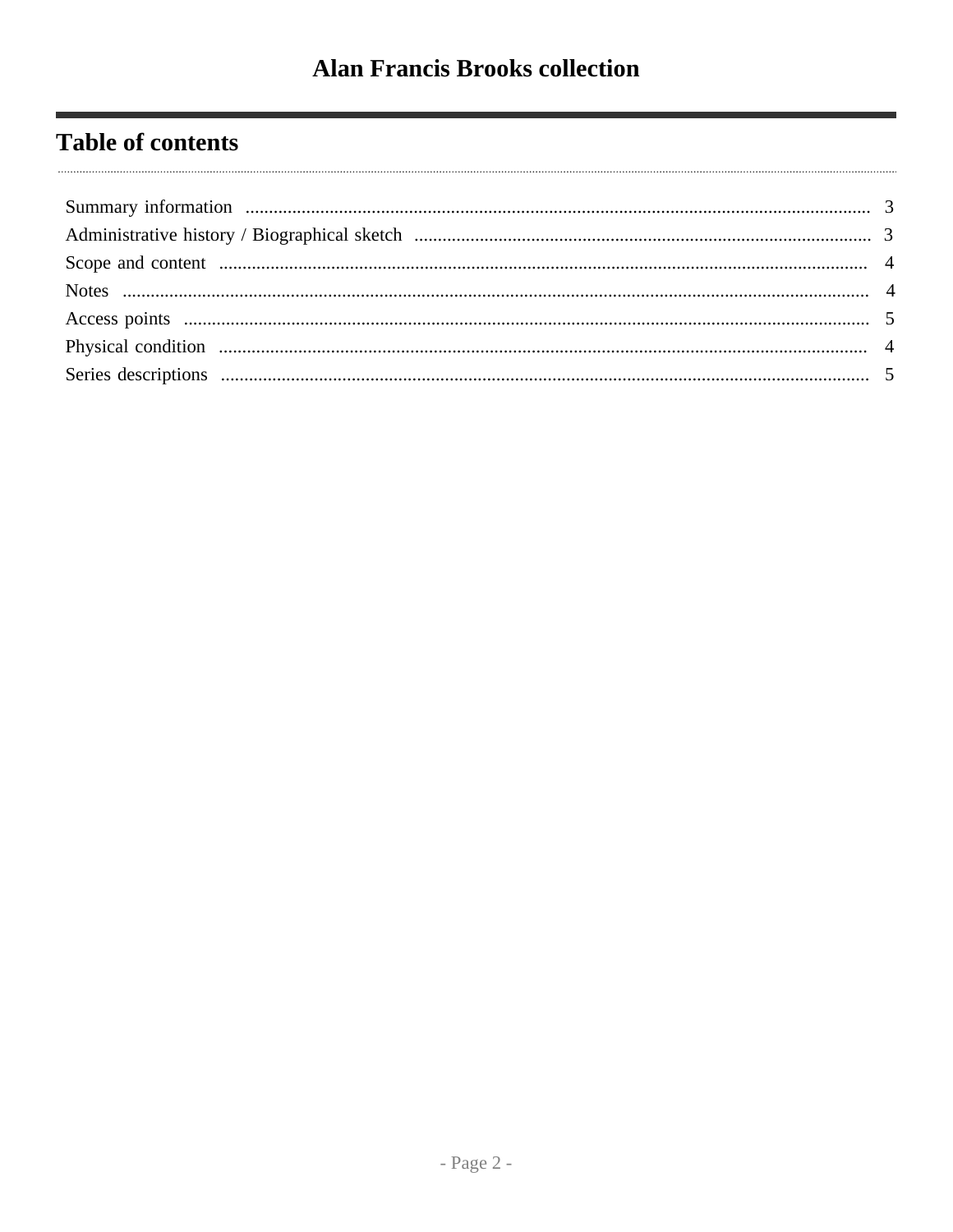### <span id="page-2-0"></span>**Summary information**

| <b>Repository:</b>                           | University of British Columbia Library Rare Books and Special<br>Collections |
|----------------------------------------------|------------------------------------------------------------------------------|
| Title:                                       | Alan Francis Brooks collection                                               |
| ID:                                          | RBSC-ARC-1814                                                                |
| Date:                                        | 1954-2003, predominant 1954-1974 (date of creation)                          |
| <b>Physical description:</b>                 | 34.2 cm of textual records, graphic material, and cartographic material      |
| Language:                                    | English                                                                      |
| Dates of creation,<br>revision and deletion: | Finding aid created by Natalie Trapuzzano, September 2019                    |
| Note [generalNote]:                          | Most file titles have been supplied                                          |

## <span id="page-2-1"></span>**Administrative history / Biographical sketch**

#### **Note**

Alan Francis Brooks was born on August 20th, 1917 in London, England and was raised in Montréal, Quebec. He would go on to join the Royal Canadian Armed Forces and serve overseas with the Bomber Command during WWII. After the war, he earned a degree in Chemical Engineering at McGill University in Montréal, which led to a job with mining company Cominco Ltd. (currently known as Teck Resources Ltd.) in Trail, British Columbia. The facility he worked at had a large smelter that used a significant amount of power, causing him to become attentive to cheap power alternatives. As such, Alan was highly interested in hydroelectric projects being undertaken in the Pacific Northwest, especially the Columbia River Treaty and the Columbia Basin Project. In pursuit of the former, he dedicated time outside of work to actively following local news coverage of the treaty and filling twenty-six scrapbooks with newspaper clippings detailing its development.

Alan's job with Cominco also prompted transfers that would take him to Montréal, Calgary, and Vancouver, where he would eventually settle down and retire. In retirement, he spent his time photographing nature, continuing his lifetime hobby of collecting stamps, and becoming a member of the Golden Agers Hiking Club as well as the philatelic group The 21 Club. He remained in Vancouver until the end of his life at the South Granville Park Lodge retirement facility. Alan passed away on November 26th, 2015 at the age of 98, surrounded by family. He was predeceased by his first wife Audrey Holmes Brooks and his second wife Muriel Floud Brooks and he is survived by his daughters Carolyn and Louise and grandchildren Ryan, Brendan, and Alexa.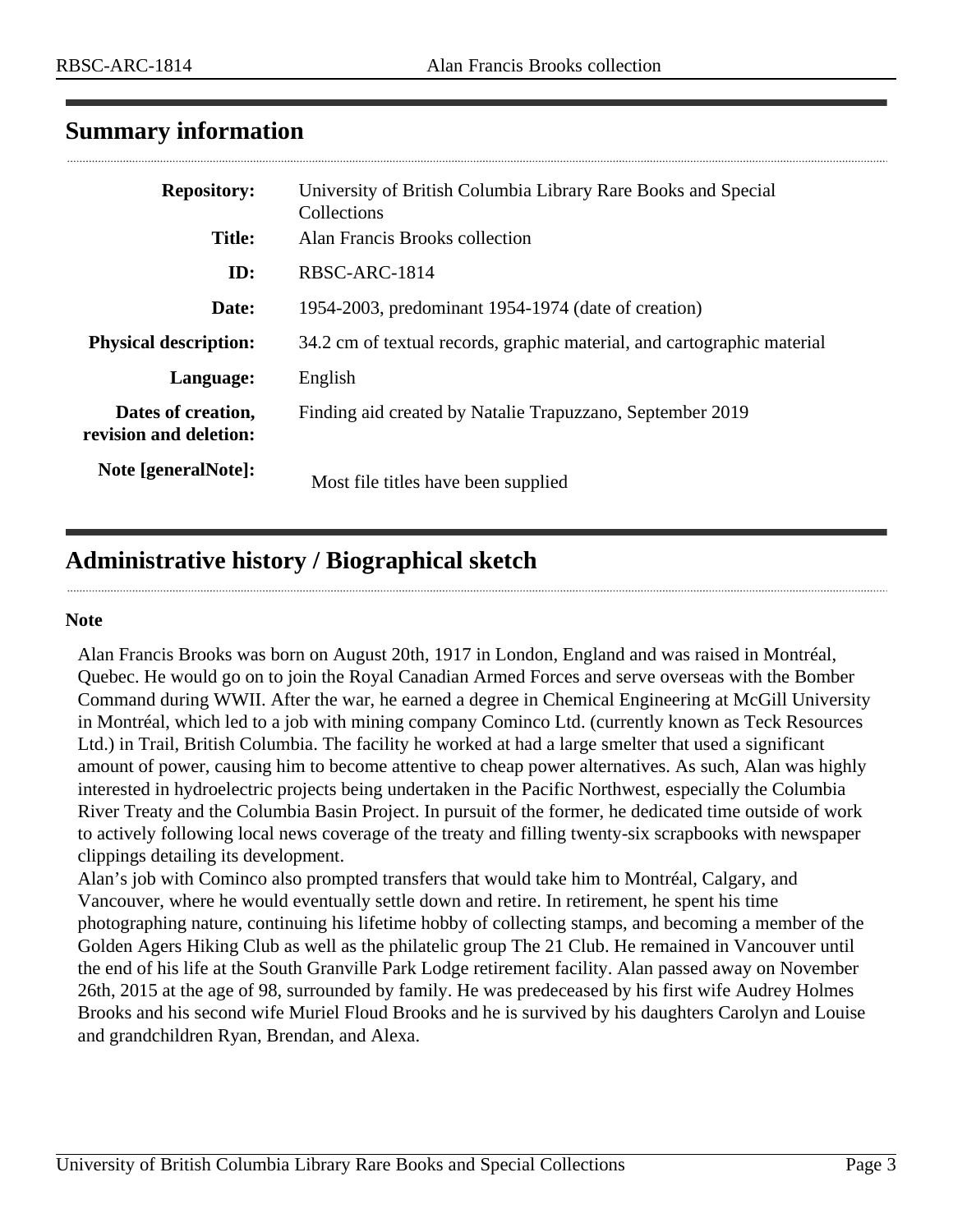#### **Custodial history**

Materials were collected and compiled by Alan F. Brooks during his lifetime and passed on to his daughter Louise after his death. Louise then gifted the materials to Robert Toombs, Brooks' friend and fellow engineer, who created an inventory of the items and donated them to UBC.

## <span id="page-3-0"></span>**Scope and content**

Collection consists of scrapbooks, newspaper and magazine clippings, pamphlets, reports, correspondence, drawings, booklets, and maps related to Alan F. Brook's interest in hydroelectric engineering projects in the Pacific Northwest of British Columbia and the United States. The scrapbooks compile newspaper and magazine clippings that follow the development of the Columbia River Treaty between Canada and the United States from the mid 1950s-1970s, including information on the resulting Mica, Duncan, Keenleyside (formerly High Arrow), and Libby Dams. The majority of the material in the scrapbooks were taken from articles in The Province (formerly the Vancouver Province) and the Trail Daily Times. The collection also includes ephemera related to the Columbia Basin Project in Washington State.

## <span id="page-3-1"></span>**Notes**

### **Title notes**

### <span id="page-3-2"></span>**Physical condition**

Some of the scrapbooks have loose pages and newspaper clippings in them

### **Immediate source of acquisition**

Donated by Robert Toombs on August 10th, 2019

#### **Other notes**

- **Publication status**: published
- **Physical description**: 34.2 cm of textual records ; 40 pencil and crayon drawings ; and 4 maps
- **Accompanying material**: Collection included five books of which there are existing copies in our library that can be found at the following links: -"Krutilla, John V. The Columbia River Treaty: The Economics of an International River Basin Development. Baltimore, MD: Johns Hopkins Press, 1967.":http://resolve.library.ubc.ca/cgi-bin/catsearch?bid=43941 -"Swainson, Neil A. Conflict over the Columbia: The Canadian Background to an Historic Treaty. Montreal, QC: McGill-Queen's University Press, 1979.":http://resolve.library.ubc.ca/cgi-bin/catsearch?bid=53451 -"The Departments of External Affairs and Northern Affairs and Natural Resources. The Columbia River Treaty: Protocols and Related Documents. Ottawa, ON: Queen's Printer, 1964.":http://resolve.library.ubc.ca/ cgi-bin/catsearch?bid=922420 -"Waterfield, Donald. Continental Waterboy: The Columbia River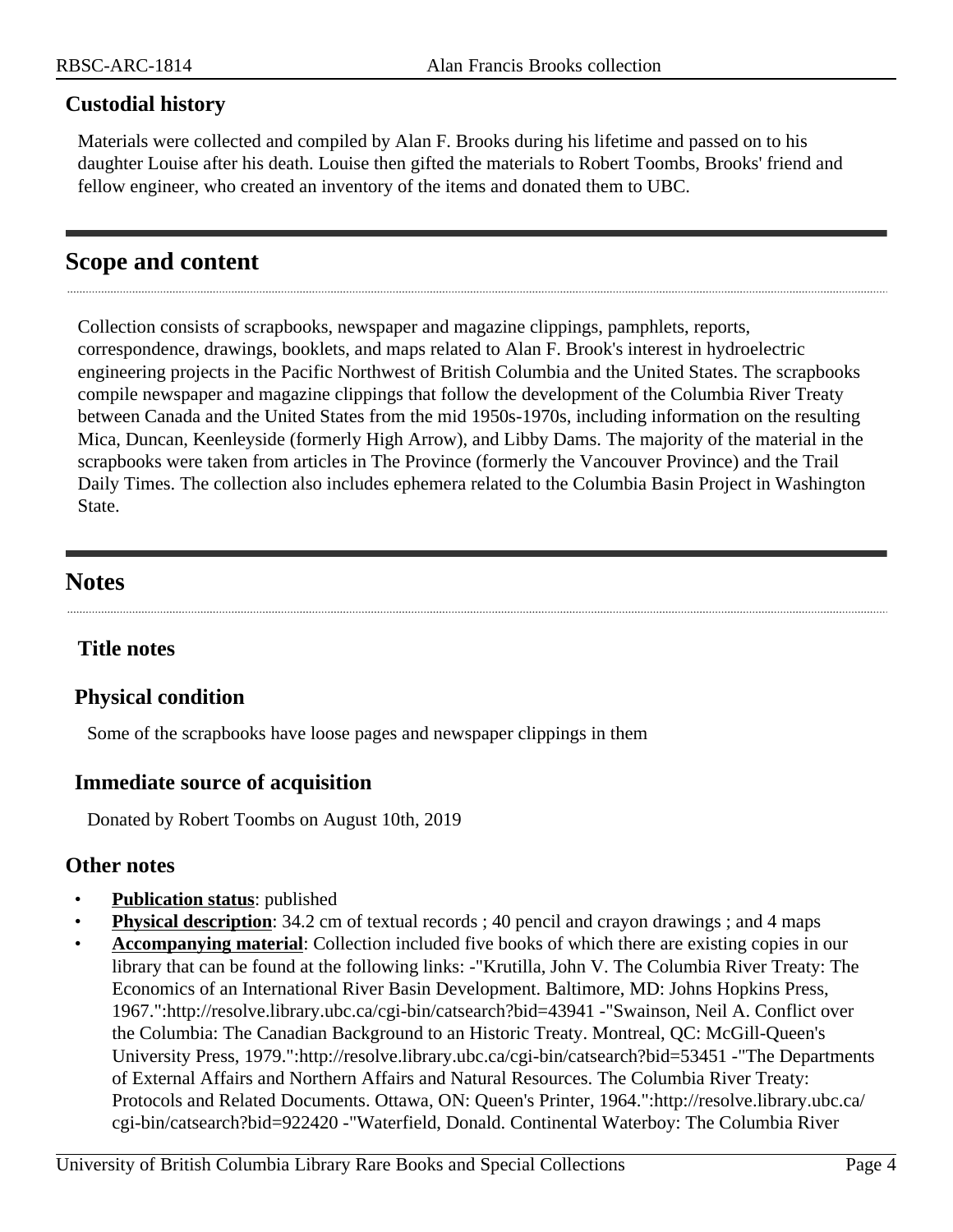Controversy. Toronto, ON: Clark, Irwin & Company, 1970.":http://resolve.library.ubc.ca/cgi-bin/ catsearch?bid=1096719 -"Water Rights Branch, Department of Lands and Forests, Province of British Columbia. Water Powers: British Columbia, Canada. Victoria, BC: Queen's Printer, 1954.":http:// resolve.library.ubc.ca/cgi-bin/catsearch?bid=324710

## <span id="page-4-0"></span>**Access points**

- Textual record (documentary form)
- Cartographic material (documentary form)
- Graphic material (documentary form)
- Columbia River Treaty (subject)

| Ref code       | Title                      | Dates              | Access status | Container |
|----------------|----------------------------|--------------------|---------------|-----------|
| RBSC-          | File - [Scrapbook] Vol. 1  | Mar. 6th, 1954 -   |               |           |
| ARC-1814-01-01 |                            | Feb. 24th, 1955    |               |           |
| RBSC-          | File - [Scrapbook] Vol. 2  | Feb. 25th, 1955    |               |           |
| ARC-1814-01-02 |                            | $-$ Jan. 5th, 1956 |               |           |
| RBSC-          | File - [Scrapbook] Vol. 3  | Jan. 6th, 1956 -   |               |           |
| ARC-1814-01-03 |                            | Jul. 7th, 1956     |               |           |
| RBSC-          | File - [Scrapbook] Vol. 4  | Jul. 8th, 1956 -   |               |           |
| ARC-1814-01-04 |                            | May 10th, 1957     |               |           |
| RBSC-          | File - [Scrapbook] Vol. 5  | May 10th, 1957     |               |           |
| ARC-1814-01-05 |                            | $-$ Nov. 16th,     |               |           |
|                |                            | 1957               |               |           |
| RBSC-          | File - [Scrapbook] Vol. 6  | Nov. 15th, 1957    |               |           |
| ARC-1814-01-06 |                            | $-$ Dec. 24th,     |               |           |
|                |                            | 1958               |               |           |
| RBSC-          | File - [Scrapbook] Vol. 7  | Dec. 24th, 1958    |               |           |
| ARC-1814-01-07 |                            | $-$ Dec. 18th,     |               |           |
|                |                            | 1959               |               |           |
| RBSC-          | File - [Scrapbook] Vol. 8  | Dec. 17th, 1959    |               |           |
| ARC-1814-01-08 |                            | $-$ Jan. 23rd,     |               |           |
|                |                            | 1960               |               |           |
| RBSC-          | File - [Scrapbook] Vol. 9  | Jan. 23rd, 1960    |               |           |
| ARC-1814-01-09 |                            | $-$ Mar. 7th, 1960 |               |           |
| RBSC-          | File - [Scrapbook] Vol. 10 | Mar. 8th, 1960 -   |               |           |
| ARC-1814-01-10 |                            | Oct. 29th, 1960    |               |           |
| RBSC-          | File - [Scrapbook] Vol. 11 | Oct. 29th, 1960    |               |           |
| ARC-1814-01-11 |                            | $-$ Jan. 14th,     |               |           |
|                |                            | 1961               |               |           |
| RBSC-          | File - [Scrapbook] Vol. 12 | Jan. 15th, 1961    |               |           |
| ARC-1814-01-12 |                            | $-$ Mar. 3rd,      |               |           |
|                |                            | 1961               |               |           |

## <span id="page-4-1"></span>**Series descriptions**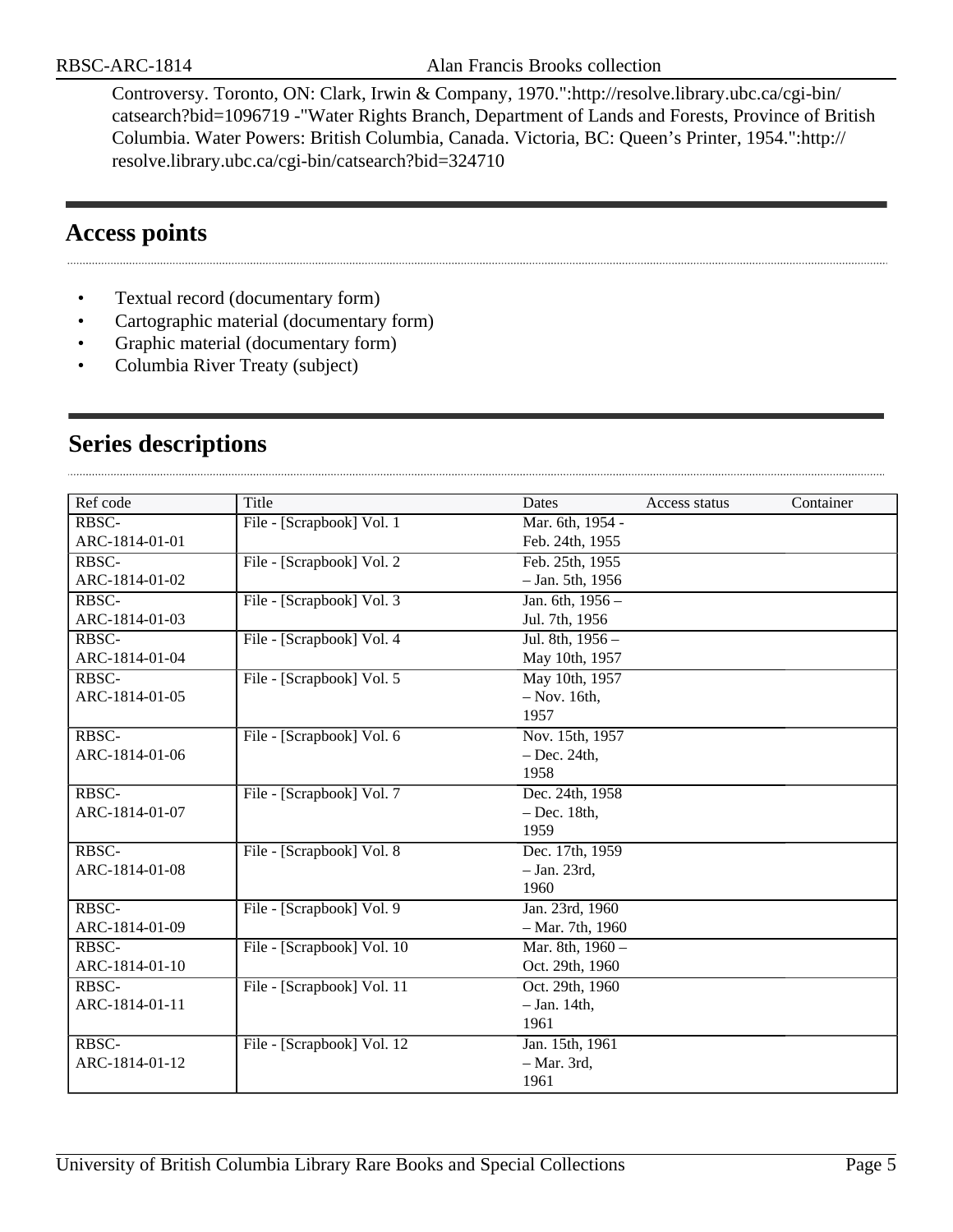| RBSC-ARC-1814     |                                         | Alan Francis Brooks collection |
|-------------------|-----------------------------------------|--------------------------------|
| RBSC-             | File - [Scrapbook] Vol. 13              | Mar. 3rd, 1961                 |
| ARC-1814-02-01    |                                         | $-$ May 18th,                  |
|                   |                                         | 1961                           |
| RBSC-             | File - [Scrapbook] Vol. 14              | May 18th, 1961                 |
| ARC-1814-02-02    |                                         | $-$ Aug. 3rd,                  |
|                   |                                         | 1961                           |
| RBSC-             | File - [Scrapbook] Vol. 15              | Aug. 3rd, 1961                 |
| ARC-1814-02-03    |                                         | $-$ Aug. 31st,                 |
|                   |                                         | 1961                           |
| RBSC-             | File - [Scrapbook] Vol. 16              | Aug. 31st, 1961                |
| ARC-1814-02-04    |                                         | $-$ Sep. 30th,                 |
|                   |                                         | 1961                           |
| RBSC-             | File - [Scrapbook] Vol. 17              | Sep. 30th, 1961                |
| ARC-1814-02-05    |                                         | $-$ Dec. 1st, 1961             |
| RBSC-             | File - [Scrapbook] Vol. 18              | Dec. 2nd, 1961                 |
| ARC-1814-02-06    |                                         | $-$ Mar. 1st, 1962             |
| RBSC-             | File - [Scrapbook] Vol. 19              | Mar. 2nd, 1962                 |
| ARC-1814-02-07    |                                         | $-$ Jun. 12th,                 |
|                   |                                         | 1962                           |
| RBSC-             | File - [Scrapbook] Vol. 20              | Jun. 13th, 1962                |
| ARC-1814-02-08    |                                         | - Feb. 8th, 1963               |
| RBSC-             | File - [Scrapbook] Vol. 21              | Feb. 9th, $1963 -$             |
| ARC-1814-02-09    |                                         | Aug. 5th, 1963                 |
| RBSC-             | File - [Scrapbook] Vol. 22              | Aug. 6th, 1963                 |
| ARC-1814-02-10    |                                         | $-$ Jan. 23rd,                 |
|                   |                                         | 1964                           |
| RBSC-             | File - [Scrapbook] Vol. 23              | Jan 25th, 1964 -               |
| ARC-1814-02-11    |                                         | Apr. 22nd, 1964                |
| RBSC-             | File - [Scrapbook] Vol. 24              | Apr. 23rd, 1964                |
| ARC-1814-02-12    |                                         | $-$ Oct. 5th, 1968             |
| RBSC-             | File - [Scrapbook] Vol. 25              | Oct. 6th, 1968 -               |
| ARC-1814-02-13    |                                         | Sep. 2nd, 1972                 |
| RBSC-             | File - [Scrapbook] Vol. 26              | Sep. 2nd, 1972                 |
| ARC-1814-02-14    |                                         | $-[Mar. 16th,$                 |
|                   |                                         | 1974]                          |
| RBSC-             | File - [Columbia River Treaty           | $1956 - 1964$                  |
| ARC-1814-02-15    | Correspondence]                         |                                |
| RBSC-             | File - [Columbia River Treaty Ephemera] | $[1960] - 1973$                |
| ARC-1814-02-16    |                                         |                                |
| RBSC-             | File - [Columbia Basin Project          | 1947 - 1955                    |
| ARC-1814-03-01    | Ephemera]                               |                                |
| RBSC-             | File - [General Pacific Northwest]      | $1945 - 2003$                  |
| ARC-1814-03-02    | Hydroelectric Ephemera]                 |                                |
| RBSC-             | File - [Dam Pamphlets]                  | $1957 - [2000]$                |
| ARC-1814-03-03    |                                         |                                |
| RBSC-             | File - Maps                             | $1956 - 1961$                  |
| ARC-1814-03-04    |                                         |                                |
| RBSC-             | Item - Energy Sources of British        |                                |
| ARC-1814-03-04-01 | Columbia, 1956                          |                                |
| RBSC-             | Item - Columbia River Basin             | 1958                           |
| ARC-1814-03-04-02 |                                         |                                |
| RBSC-             | Item - B.C.'s Golden Triangle of Power  | September                      |
| ARC-1814-03-04-03 | Potential                               | 22nd, 1956                     |
|                   |                                         |                                |